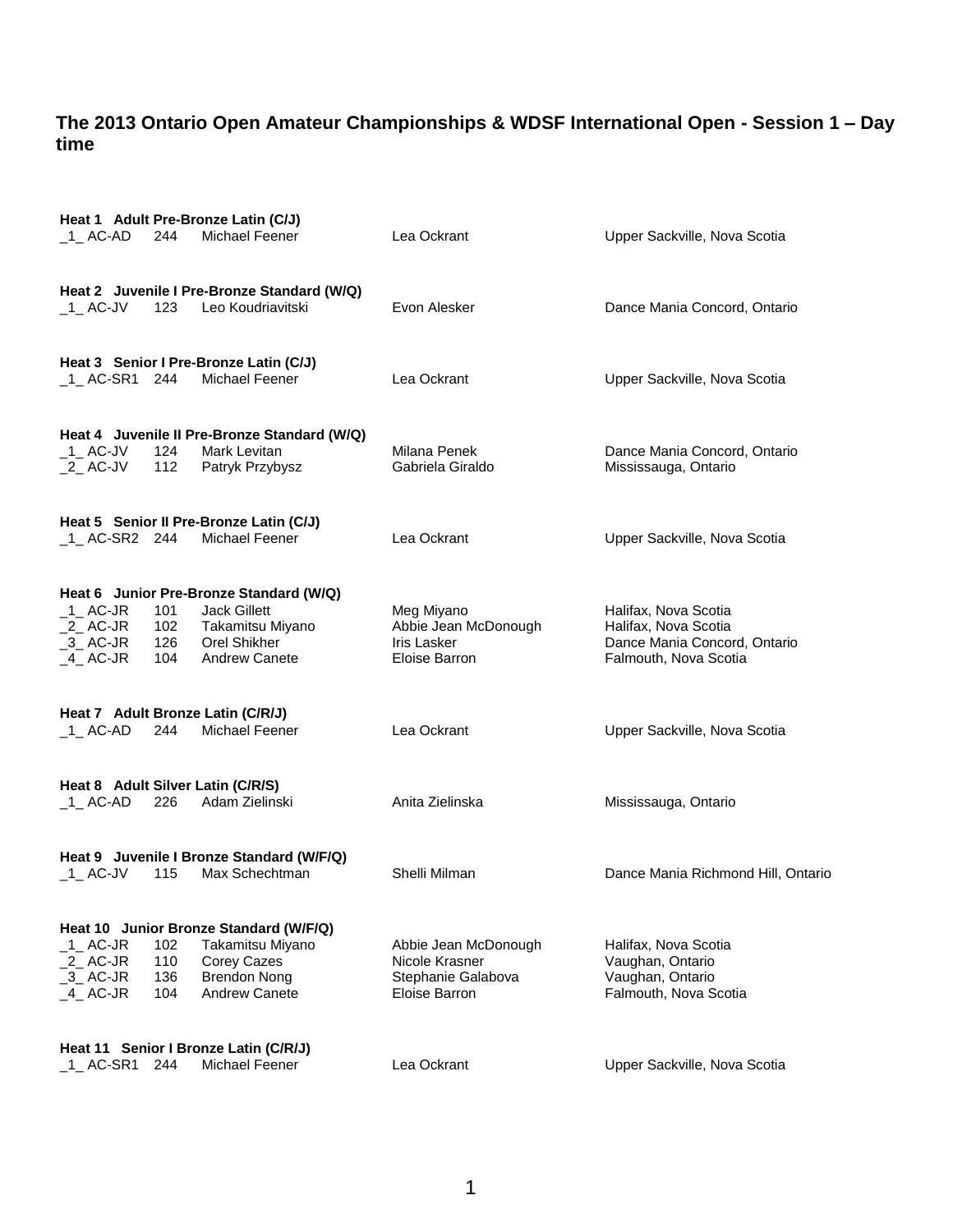|                                                      |            | Heat 12 Senior I Silver Latin (C/R/S)     |                                         |                                                            |  |  |
|------------------------------------------------------|------------|-------------------------------------------|-----------------------------------------|------------------------------------------------------------|--|--|
| 1_AC-SR1 226<br>$_2$ AC-SR1                          | 247        | Adam Zielinski<br>Peter Dang              | Anita Zielinska<br>Karen Dang           | Mississauga, Ontario<br>Mississauga, Ontario               |  |  |
|                                                      |            | Heat 13 Juvenile Silver Standard (W/T/Q)  |                                         |                                                            |  |  |
| $-1$ AC-JV                                           | 129        | Jonathan Lisenko                          | Aleksia Penek                           | Dance Mania Concord, Ontario                               |  |  |
|                                                      |            | Heat 14 Junior Silver Standard (W/T/Q)    |                                         |                                                            |  |  |
| $\_$ 1 $\_$ AC-JR                                    | 138        | Alex Perzan                               | Nicole Gorevitz                         | Dance Mania Richmond Hill, Ontario                         |  |  |
| $2$ AC-JR<br>$-3$ AC-JR                              | 125<br>103 | Ron Alesker<br>Tanner Beamish             | Gabriella Simanovsky<br>Darci Ross      | Dance Mania Concord, Ontario<br>Mount Uniacke, Nova Scotia |  |  |
|                                                      |            |                                           |                                         |                                                            |  |  |
|                                                      |            | Heat 15 Senior II Bronze Latin (C/R/J)    |                                         |                                                            |  |  |
| $-1$ AC-SR2 244                                      |            | Michael Feener                            | Lea Ockrant                             | Upper Sackville, Nova Scotia                               |  |  |
|                                                      |            |                                           |                                         |                                                            |  |  |
|                                                      |            | Heat 16 Adult Gold Latin (C/S/R/J)        |                                         |                                                            |  |  |
| $_1$ AC-AD<br>$_2$ AC-AD                             | 218<br>229 | Cole Richardson<br>Trung Ngo              | Mai Miyano<br>Anne Vo                   | Halifax, Nova Scotia<br>Thornhill, Ontario                 |  |  |
|                                                      |            |                                           |                                         |                                                            |  |  |
|                                                      |            | Heat 17 Senior I Gold Latin (C/S/R/J)     |                                         |                                                            |  |  |
| $1$ AC-SR1 202                                       |            | Stephen Bowdridge                         | Gilda Bowdridge                         | Halifax, Nova Scotia                                       |  |  |
|                                                      |            |                                           |                                         |                                                            |  |  |
|                                                      |            | Heat 18 Junior Gold Standard (W/T/F/Q)    |                                         |                                                            |  |  |
| $_1$ AC-JR<br>$2$ AC-JR                              | 131<br>135 | Nikita Babaev<br><b>Vladimir Tchernov</b> | Michelle Bromberg<br>Alexandra Vidinova | Dance Mania Concord, Ontario<br>Toronto, Ontario           |  |  |
|                                                      |            |                                           |                                         |                                                            |  |  |
| Heat 18A Juvenile Gold Standard (W/T/F/Q)            |            |                                           |                                         |                                                            |  |  |
| $-1$ AC-JV                                           | 134        | Leon Shvaitser                            | Alexandra Morozova                      | Toronto, Ontario                                           |  |  |
|                                                      |            |                                           |                                         |                                                            |  |  |
|                                                      |            | Heat 19 Youth Gold Latin (C/S/R/J)        |                                         |                                                            |  |  |
| $-1$ AC-YTH 268                                      |            | Igal Nulman                               | Tamara Gourevitch                       | Dance Mania Richmond Hill, Ontario                         |  |  |
| Heat 20 Senior II Gold Latin (C/S/R/J)               |            |                                           |                                         |                                                            |  |  |
| 1 AC-SR2 202                                         |            | Stephen Bowdridge                         | Gilda Bowdridge                         | Halifax, Nova Scotia                                       |  |  |
|                                                      |            |                                           |                                         |                                                            |  |  |
| Heat 21 Juvenile Pre-Championship Standard (W/T/F/Q) |            |                                           |                                         |                                                            |  |  |
| $-1$ AC-JV                                           | 106        | Daniel Rito                               | Nicole Perel                            | Toronto, Ontario                                           |  |  |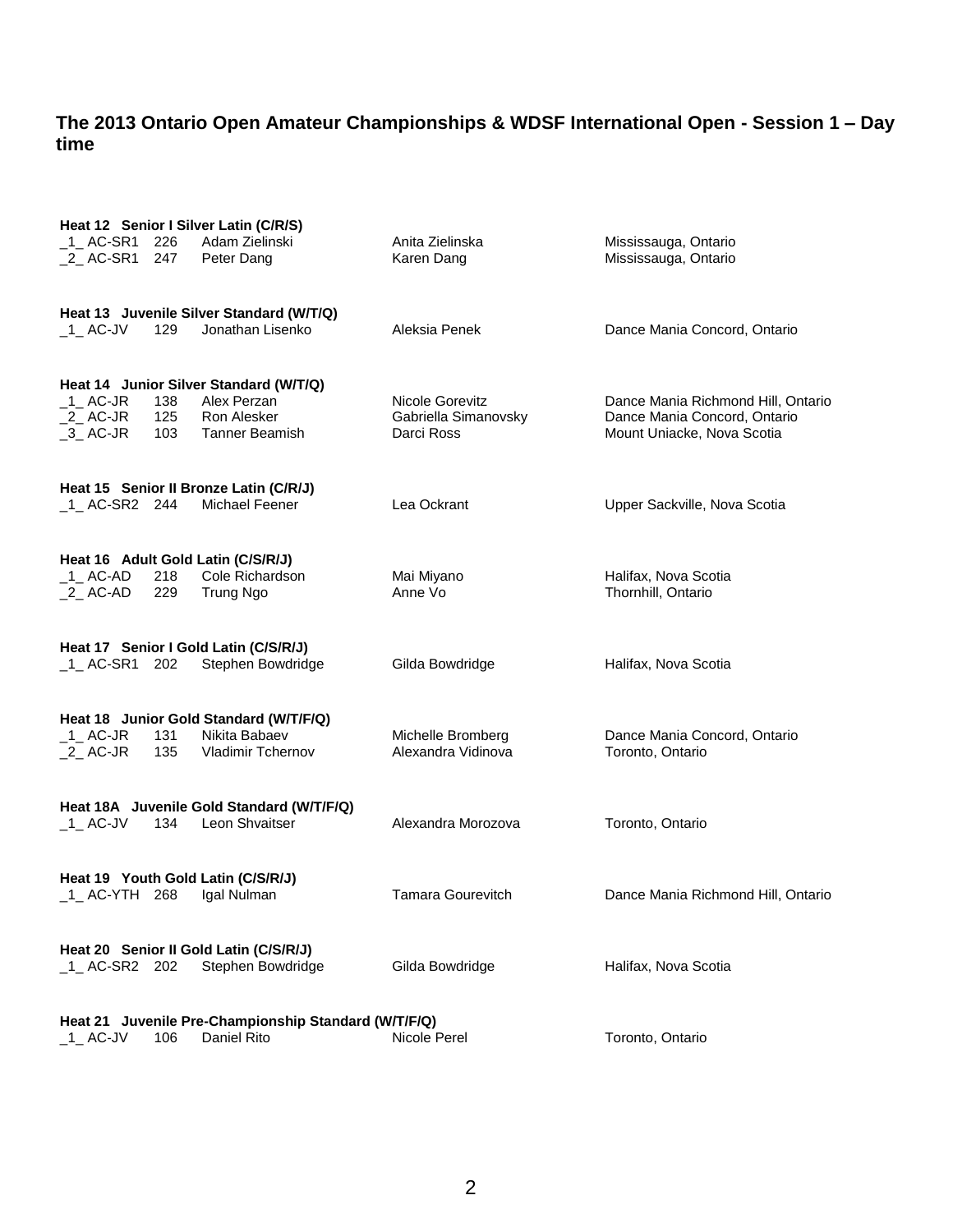| Heat 22 Junior Pre-Champ Standard (W/T/F/Q) |                                                                                                           |                                                              |                               |                                                                    |  |  |
|---------------------------------------------|-----------------------------------------------------------------------------------------------------------|--------------------------------------------------------------|-------------------------------|--------------------------------------------------------------------|--|--|
| $_1$ AC-JR                                  | 106                                                                                                       | Daniel Rito                                                  | Nicole Perel                  | Ontario                                                            |  |  |
| $_2$ AC-JR                                  | 121                                                                                                       | Anton LoRi                                                   | Rumi Dolmaya                  | Dance Mania Richmond Hill, Ontario                                 |  |  |
| $-3$ AC-JR                                  | 139<br>109                                                                                                | Michael Bazarsky<br><b>Brian Emmanuels</b>                   | <b>Christine Budniak</b>      | Concord, Ontario                                                   |  |  |
| $-4$ AC-JR                                  |                                                                                                           |                                                              | Diana Podosyan                | Concord, Ontario                                                   |  |  |
|                                             |                                                                                                           |                                                              |                               |                                                                    |  |  |
|                                             |                                                                                                           | Heat 23 Senior III Gold Latin (C/S/R/J)                      |                               |                                                                    |  |  |
| $-1$ AC-SR3 202                             |                                                                                                           | Stephen Bowdridge                                            | Gilda Bowdridge               | Halifax, Nova Scotia                                               |  |  |
|                                             |                                                                                                           |                                                              |                               |                                                                    |  |  |
|                                             |                                                                                                           |                                                              |                               |                                                                    |  |  |
|                                             |                                                                                                           | Heat 24 Adult Pre-Champ Latin (C/S/R/J)                      |                               |                                                                    |  |  |
| _1_ AC-AD<br>$_2$ AC-AD                     | 264<br>218                                                                                                | Michael Rubezin<br>Cole Richardson                           | Sanna Averbuch<br>Mai Miyano  | Dance Mania Richmond Hill, Ontario<br>Halifax, Nova Scotia         |  |  |
|                                             |                                                                                                           |                                                              |                               |                                                                    |  |  |
|                                             |                                                                                                           |                                                              |                               |                                                                    |  |  |
|                                             |                                                                                                           | Heat 26 Adult Pre-Bronze Standard (W/Q)                      |                               |                                                                    |  |  |
| $-1$ AC-AD                                  | 244                                                                                                       | Michael Feener                                               | Lea Ockrant                   | Upper Sackville, Nova Scotia                                       |  |  |
|                                             |                                                                                                           |                                                              |                               |                                                                    |  |  |
|                                             |                                                                                                           | Heat 27 Senior III Pre-Bronze Standard (W/Q)                 |                               |                                                                    |  |  |
| $-1$ AC-SR3 204                             |                                                                                                           | Paul Finlay                                                  | Barbara Sedlacek              | Windsor, Ontario                                                   |  |  |
|                                             |                                                                                                           |                                                              |                               |                                                                    |  |  |
|                                             |                                                                                                           |                                                              |                               |                                                                    |  |  |
|                                             |                                                                                                           | Heat 28 Juvenile I Pre-Bronze Latin (C/J)                    |                               |                                                                    |  |  |
| $-1$ AC-JV<br>$_2$ AC-JV                    | 123<br>114                                                                                                | Leo Koudriavitski<br><b>Matthew Kamenetsky</b>               | Evon Alesker<br>Rachel Tulman | Dance Mania Concord, Ontario<br>Dance Mania Richmond Hill, Ontario |  |  |
| $-3$ AC-JV                                  | 137                                                                                                       | Andrew Nong                                                  | Alissa Guissine               | Vaughan, Ontario                                                   |  |  |
| $-4$ AC-JV                                  | 105                                                                                                       | Kristofer Kosarev                                            | Veronica Baranova             | Woodbridge, Ontario                                                |  |  |
| $-5$ AC-JV                                  | 111                                                                                                       | <b>Rafael Giraldo</b>                                        | Katerina Novotarska           | Etobicoke, Ontario                                                 |  |  |
|                                             |                                                                                                           |                                                              |                               |                                                                    |  |  |
|                                             |                                                                                                           |                                                              |                               |                                                                    |  |  |
| $-1$ AC-SR1 244                             |                                                                                                           | Heat 29 Senior I Pre-Bronze Standard (W/Q)<br>Michael Feener | Lea Ockrant                   | Upper Sackville, Nova Scotia                                       |  |  |
|                                             |                                                                                                           |                                                              |                               |                                                                    |  |  |
|                                             |                                                                                                           |                                                              |                               |                                                                    |  |  |
| Heat 30 Senior I Bronze Standard (W/F/Q)    |                                                                                                           |                                                              |                               |                                                                    |  |  |
| $\_$ 1 $\_$ AC-SR1                          | 251                                                                                                       | George Muhic-Day                                             | Rowena Muhic-Day              | Hamilton, Ontario                                                  |  |  |
| 2 AC-SR1                                    | 231                                                                                                       | Frank Chan                                                   | Becky Chu                     | Scarborough, Ontario                                               |  |  |
|                                             |                                                                                                           |                                                              |                               |                                                                    |  |  |
| Heat 31 Juvenile II Pre-Bronze Latin (C/J)  |                                                                                                           |                                                              |                               |                                                                    |  |  |
| $-1$ AC-JV                                  | 127                                                                                                       | <b>Nathaniel Givant</b>                                      | Anastasia Cealaia             | Dance Mania Concord, Ontario                                       |  |  |
| $_2$ AC-JV                                  | 133                                                                                                       | Sebastian Lennox                                             | Veronica Bartkova             | Etobicoke, Ontario                                                 |  |  |
|                                             |                                                                                                           |                                                              |                               |                                                                    |  |  |
|                                             |                                                                                                           |                                                              |                               |                                                                    |  |  |
| $_1$ AC-JR                                  | Heat 32 Junior Pre-Bronze Latin (C/J)<br>101<br><b>Jack Gillett</b><br>Meg Miyano<br>Halifax, Nova Scotia |                                                              |                               |                                                                    |  |  |
| $2$ AC-JR                                   | 104                                                                                                       | <b>Andrew Canete</b>                                         | Eloise Barron                 | Falmouth, Nova Scotia                                              |  |  |
|                                             |                                                                                                           |                                                              |                               |                                                                    |  |  |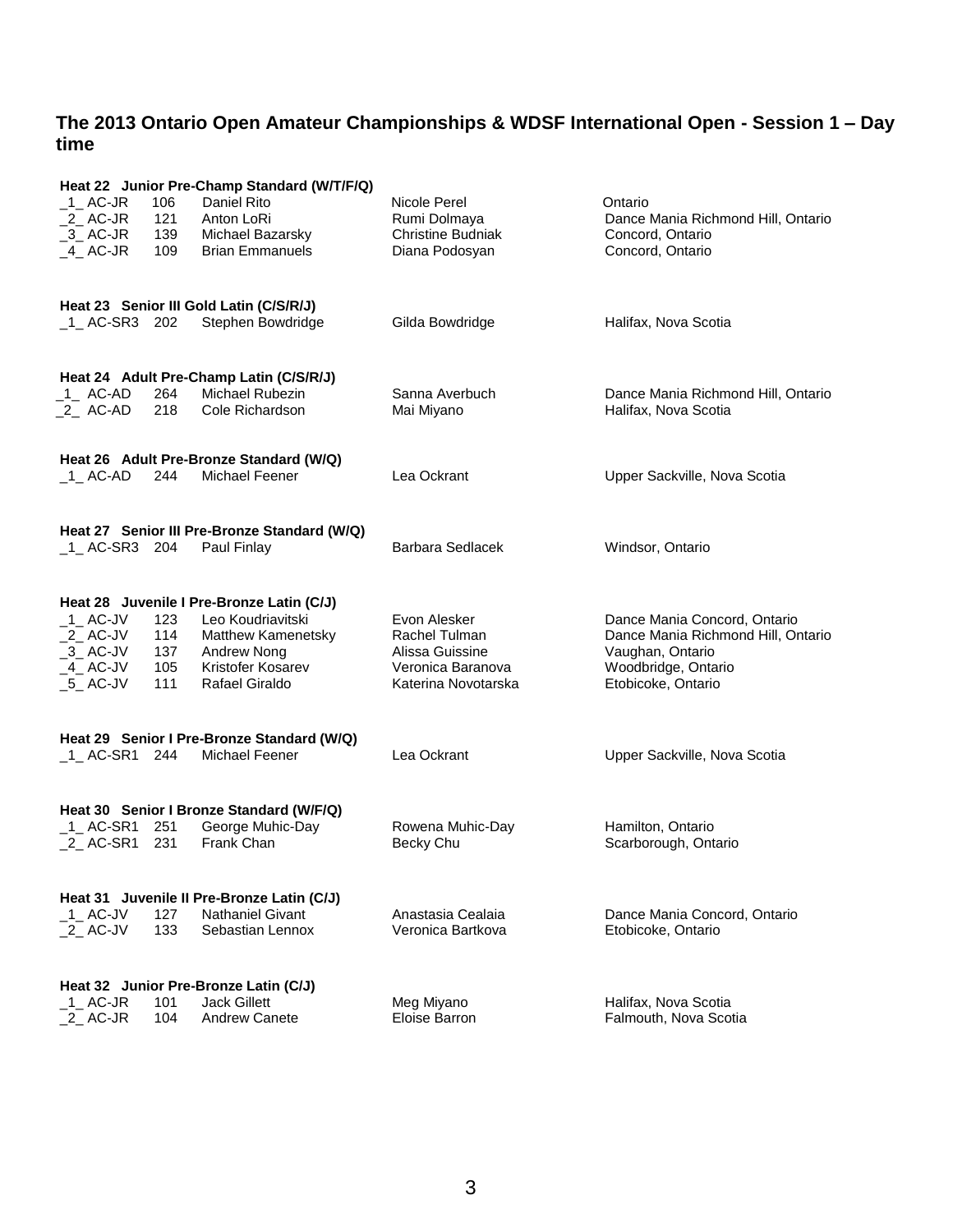| Heat 33 Senior II Pre-Bronze Standard (W/Q) |                                          |                                           |                      |                                    |  |  |  |
|---------------------------------------------|------------------------------------------|-------------------------------------------|----------------------|------------------------------------|--|--|--|
| $1$ AC-SR2 244                              | 204                                      | Michael Feener                            | Lea Ockrant          | Upper Sackville, Nova Scotia       |  |  |  |
| _2_ AC-SR2                                  |                                          | Paul Finlay                               | Barbara Sedlacek     | Windsor, Ontario                   |  |  |  |
|                                             | Heat 34 Juvenile II Bronze Latin (C/R/J) |                                           |                      |                                    |  |  |  |
| $-1$ AC-JV                                  | 124                                      | Mark Levitan                              | Milana Penek         | Dance Mania Concord, Ontario       |  |  |  |
| $_2$ AC-JV                                  | 128                                      | Max Logasov                               | Valerie Karapetian   | Dance Mania Concord, Ontario       |  |  |  |
| $-3$ AC-JV                                  | 127                                      | Nathaniel Givant                          | Anastasia Cealaia    | Dance Mania Concord, Ontario       |  |  |  |
|                                             |                                          | Heat 35 Adult Bronze Standard (W/F/Q)     |                      |                                    |  |  |  |
| $_1$ AC-AD                                  | 251                                      | George Muhic-Day                          | Rowena Muhic-Day     | Hamilton, Ontario                  |  |  |  |
| $_2$ AC-AD                                  | 231                                      | Frank Chan                                | Becky Chu            | Scarborough, Ontario               |  |  |  |
|                                             |                                          | Heat 36 Junior Bronze Latin (C/R/J)       |                      |                                    |  |  |  |
| $_1$ AC-JR                                  | 101                                      | Jack Gillett                              | Meg Miyano           | Halifax, Nova Scotia               |  |  |  |
| $_2$ AC-JR                                  | 140                                      | Vladimir Myroniuk                         | Julia Minior         | Brampton, Ontario                  |  |  |  |
| $-3$ AC-JR                                  | 102                                      | Takamitsu Miyano                          | Abbie Jean McDonough | Halifax, Nova Scotia               |  |  |  |
| 4 AC-JR                                     | 126                                      | Orel Shikher                              | Iris Lasker          | Dance Mania Concord, Ontario       |  |  |  |
| $-5$ AC-JR                                  | 104                                      | <b>Andrew Canete</b>                      | Eloise Barron        | Falmouth, Nova Scotia              |  |  |  |
|                                             |                                          | Heat 37 Senior II Bronze Standard (W/F/Q) |                      |                                    |  |  |  |
| 1_AC-SR2 231                                | 204                                      | Frank Chan                                | Becky Chu            | Scarborough, Ontario               |  |  |  |
| _2_ AC-SR2                                  |                                          | Paul Finlay                               | Barbara Sedlacek     | Windsor, Ontario                   |  |  |  |
| _3_AC-SR2 206                               |                                          | Robert Duan                               | Jacqueline Duan      | Vaughan, Ontario                   |  |  |  |
|                                             |                                          | Heat 38 Juvenile I Bronze Latin (C/R/J)   |                      |                                    |  |  |  |
| $-1$ AC-JV                                  | 141                                      | Dennis Shapiro                            | Elli Rebarbar        | Dance Mania Concord, Ontario       |  |  |  |
| $2$ AC-JV                                   | 123                                      | Leo Koudriavitski                         | Evon Alesker         | Dance Mania Concord, Ontario       |  |  |  |
| $-3$ AC-JV                                  | 115                                      | Max Schechtman                            | Shelli Milman        | Dance Mania Richmond Hill, Ontario |  |  |  |
| $-4$ AC-JV                                  | 105                                      | Kristofer Kosarev                         | Veronica Baranova    | Woodbridge, Ontario                |  |  |  |
| Heat 39 Senior III Bronze Standard (W/F/Q)  |                                          |                                           |                      |                                    |  |  |  |
|                                             | 204                                      | Paul Finlay                               | Barbara Sedlacek     | Windsor, Ontario                   |  |  |  |
| 2 AC-SR3                                    | 206                                      | Robert Duan                               | Jacqueline Duan      | Vaughan, Ontario                   |  |  |  |
|                                             |                                          | Heat 40 Adult Silver Standard (W/T/Q)     |                      |                                    |  |  |  |
| $-1$ AC-AD                                  | 215                                      | Edmond Lam                                | Ella Lai             | Markham, Ontario                   |  |  |  |
| $_2$ AC-AD                                  | 225                                      | <b>Trevor Cheng</b>                       | Amy Cheng            | Mississauga, Ontario               |  |  |  |
| $-3$ AC-AD                                  | 208                                      | Sam Hui                                   | Anita Leung          | Markham, Ontario                   |  |  |  |
| Heat 41 Juvenile Silver Latin (C/R/S)       |                                          |                                           |                      |                                    |  |  |  |
| $-1$ AC-JV                                  | 129                                      | Jonathan Lisenko                          | Aleksia Penek        | Dance Mania Concord, Ontario       |  |  |  |
| $2$ AC-JV                                   | 112                                      | Patryk Przybysz                           | Gabriela Giraldo     | Mississauga, Ontario               |  |  |  |
| $-3$ AC-JV                                  | 128                                      | Max Logasov                               | Valerie Karapetian   | Dance Mania Concord, Ontario       |  |  |  |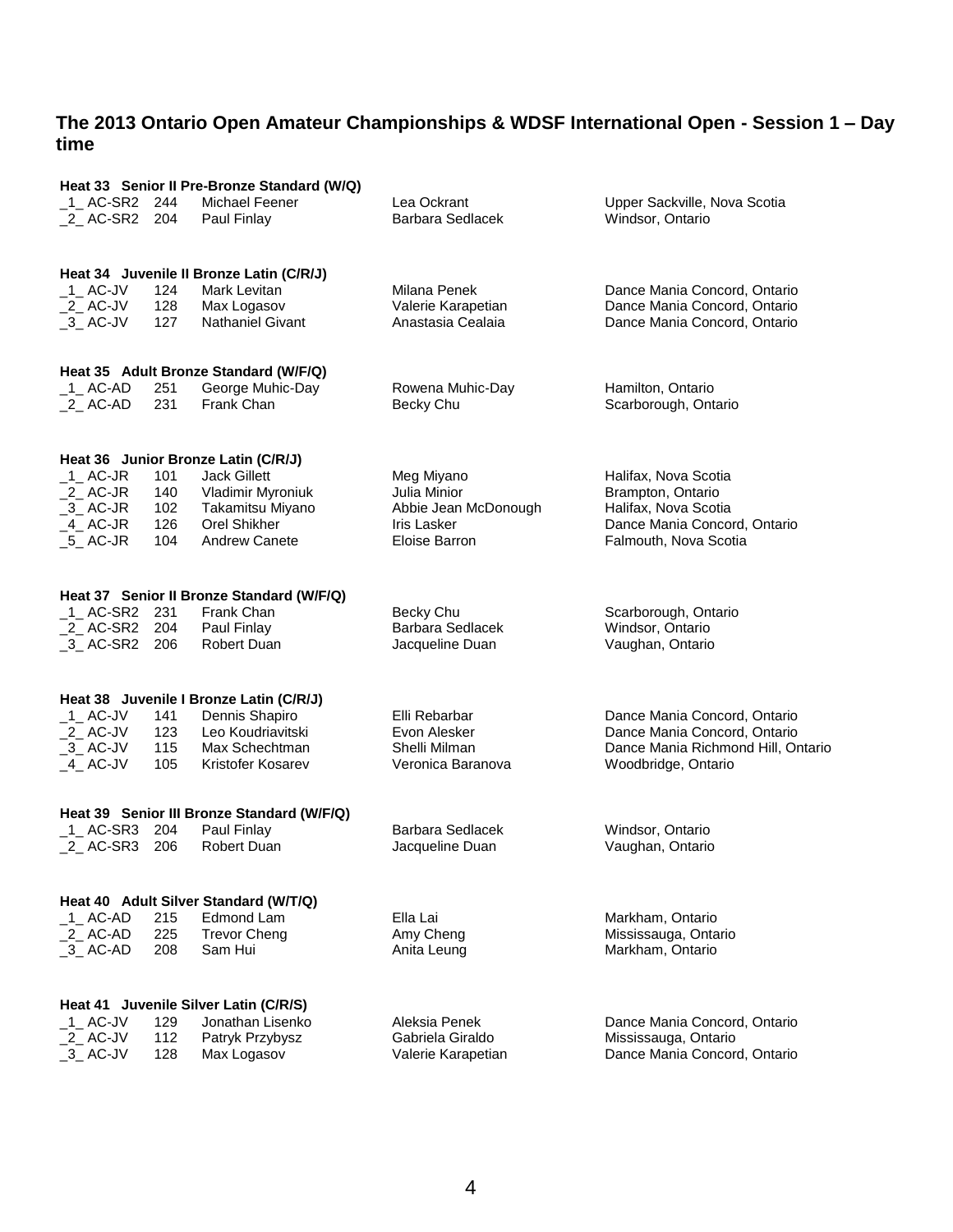| Heat 42 Senior I Silver Standard (W/T/Q)  |            |                                                         |                                             |                                           |  |  |  |
|-------------------------------------------|------------|---------------------------------------------------------|---------------------------------------------|-------------------------------------------|--|--|--|
| $1$ AC-SR1                                | 215        | Edmond Lam                                              | Ella Lai                                    | Markham, Ontario                          |  |  |  |
| $2$ AC-SR1                                | 225        | <b>Trevor Cheng</b>                                     | Amy Cheng                                   | Mississauga, Ontario                      |  |  |  |
| $-3$ AC-SR1                               | 208        | Sam Hui                                                 | Anita Leung                                 | Markham, Ontario                          |  |  |  |
| $-4$ AC-SR1                               | 247        | Peter Dang                                              | Karen Dang                                  | Mississauga, Ontario                      |  |  |  |
|                                           |            |                                                         |                                             |                                           |  |  |  |
|                                           |            | Heat 43 Junior Silver Latin (C/R/S)                     |                                             |                                           |  |  |  |
| $\_$ 1 $\_$ AC-JR                         | 138        | Alex Perzan                                             | Nicole Gorevitz                             | Dance Mania Richmond Hill, Ontario        |  |  |  |
| $_2$ AC-JR                                | 132        | Mark Karmalita                                          | Eliza Kowalchuk                             | Dance Mania Mississagua, Ontario          |  |  |  |
| $-3$ AC-JR                                | 125        | Ron Alesker                                             | Gabriella Simanovsky                        | Dance Mania Concord, Ontario              |  |  |  |
| $-4$ AC-JR                                | 103        | <b>Tanner Beamish</b>                                   | Darci Ross                                  | Mount Uniacke, Nova Scotia                |  |  |  |
| $\_5\_$ AC-JR                             | 110        | Corey Cazes                                             | Nicole Krasner                              | Vaughan, Ontario                          |  |  |  |
| $_6$ AC-JR                                | 130        | Danik Dubinko                                           | Katrin Sukovati                             | Dance Mania Concord, Ontario              |  |  |  |
| $Z$ AC-JR                                 | 140        |                                                         | Julia Minior                                | Ontario                                   |  |  |  |
| $_8$ AC-JR                                |            | Vladimir Myroniuk                                       |                                             |                                           |  |  |  |
|                                           | 136        | <b>Brendon Nong</b>                                     | Stephanie Galabova                          | Vaughan, Ontario                          |  |  |  |
|                                           |            |                                                         |                                             |                                           |  |  |  |
| $-1$ AC-SR2 215                           |            | Heat 44 Senior II Silver Standard (W/T/Q)<br>Edmond Lam | Ella Lai                                    |                                           |  |  |  |
| _2_ AC-SR2 208                            |            | Sam Hui                                                 | Anita Leung                                 | Markham, Ontario<br>Markham, Ontario      |  |  |  |
|                                           |            |                                                         |                                             |                                           |  |  |  |
|                                           |            |                                                         |                                             |                                           |  |  |  |
|                                           |            | Heat 45 Senior I Gold Standard (W/T/F/Q)                |                                             |                                           |  |  |  |
| $_1$ AC-SR1                               | 220        | Sebastian Lai                                           | Susanna Ng                                  | Toronto, Ontario                          |  |  |  |
| $2$ AC-SR1                                | 250        | Glen Shenton                                            | <b>Isabelle Shenton</b><br>Angela Yee Loong | Woodstock, Ontario                        |  |  |  |
| $-3$ AC-SR1                               | 210        | Kevin Yee Loong                                         |                                             | Oakville, Ontario                         |  |  |  |
| _4_ AC-SR1<br>$\_5\_$ AC-SR1              | 241<br>227 | Michael Lai<br>Ignace Wong                              | Margaret Lai<br>Margaret Wong               | Mississauga, Ontario<br>Brampton, Ontario |  |  |  |
|                                           |            |                                                         |                                             |                                           |  |  |  |
|                                           |            | Heat 46 Juvenile Gold Latin (C/S/R/J)                   |                                             |                                           |  |  |  |
| $-1$ AC-JV                                | 120        | Adam Bendersky                                          | Dana Nemirovsky                             | Dance Mania Richmond Hill, Ontario        |  |  |  |
| $\_$ 2 $\_$ AC-JV                         | 134        | Leon Shvaitser                                          | Alexandra Morozova                          | Toronto, Ontario                          |  |  |  |
|                                           |            |                                                         |                                             |                                           |  |  |  |
| Heat 47 Senior II Gold Standard (W/T/F/Q) |            |                                                         |                                             |                                           |  |  |  |
| $_1$ AC-SR2                               | 252        | Martin Lazarek                                          | Eliza Lazarek                               | Aurora, Ontario                           |  |  |  |
| 2 AC-SR2                                  | 227        | Ignace Wong                                             | Margaret Wong                               | Brampton, Ontario                         |  |  |  |
| _3_AC-SR2 203                             |            | Gordon Framst                                           | Joan Framst                                 | Guelph, Ontario                           |  |  |  |
|                                           |            |                                                         |                                             |                                           |  |  |  |
| Heat 48 Junior Gold Latin (C/S/R/J)       |            |                                                         |                                             |                                           |  |  |  |
| $_1$ AC-JR                                | 131        | Nikita Babaev                                           | Michelle Bromberg                           | Dance Mania Concord, Ontario              |  |  |  |
| $\_$ 2 $\_$ AC-JR                         | 135        | <b>Vladimir Tchernov</b>                                | Alexandra Vidinova                          | Toronto, Ontario                          |  |  |  |
|                                           |            |                                                         |                                             |                                           |  |  |  |
| Heat 49 Adult Gold Standard (W/T/F/Q)     |            |                                                         |                                             |                                           |  |  |  |
| $-1$ AC-AD                                | 220        | Sebastian Lai                                           | Susanna Ng                                  | Toronto, Ontario                          |  |  |  |
| $2$ AC-AD                                 | 218        | Cole Richardson                                         | Mai Miyano                                  | Halifax, Nova Scotia                      |  |  |  |
| $\_3\_$ AC-AD                             | 250        | Glen Shenton                                            | <b>Isabelle Shenton</b>                     | Woodstock, Ontario                        |  |  |  |
| $-4$ AC-AD                                | 210        | Kevin Yee Loong                                         | Angela Yee Loong                            | Oakville, Ontario                         |  |  |  |
| $-5$ AC-AD                                | 241        | Michael Lai                                             | Margaret Lai                                | Mississauga, Ontario                      |  |  |  |
|                                           |            |                                                         |                                             |                                           |  |  |  |